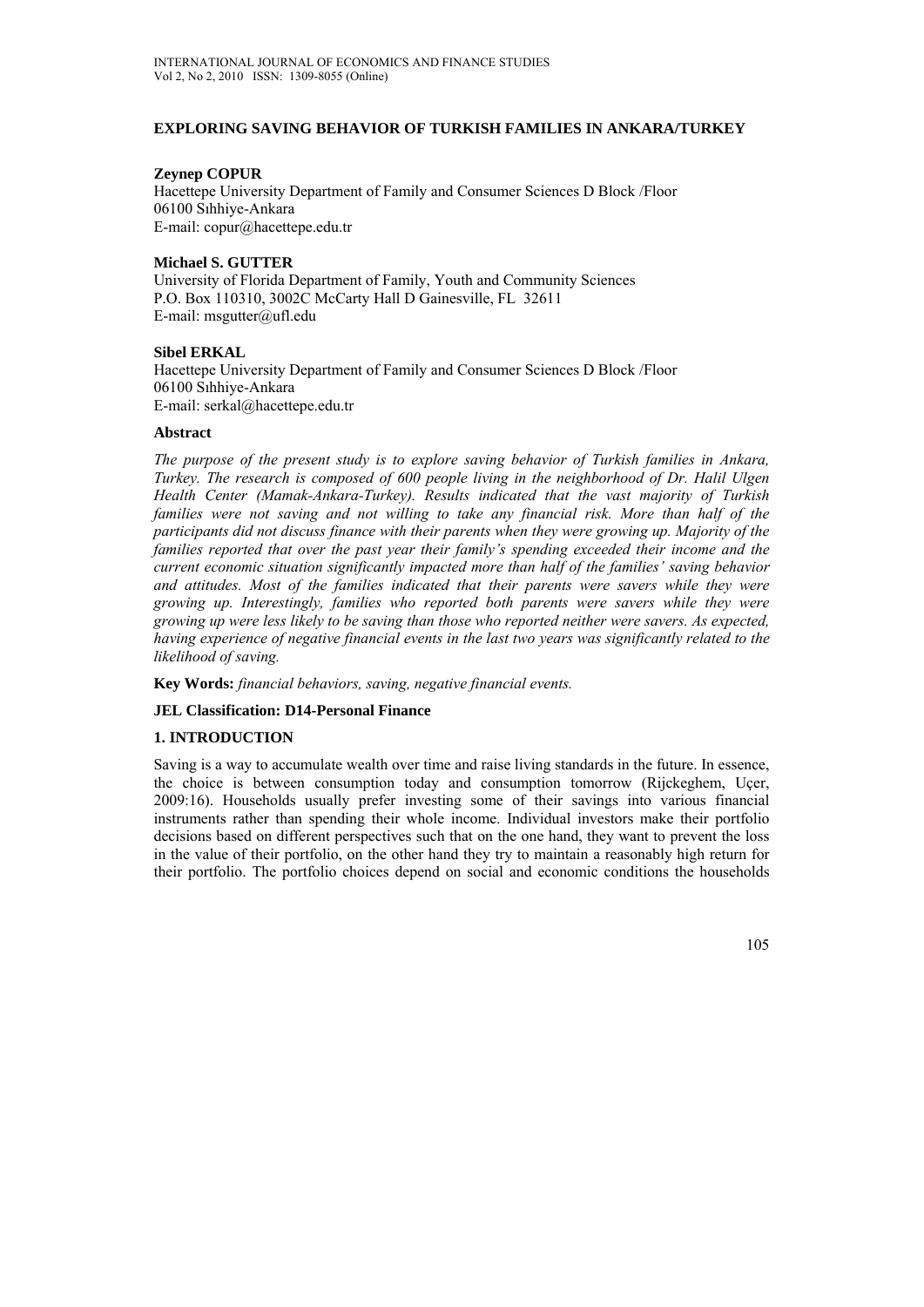live in, their behavior, education, and income level and also, various other personal, financial and environmental factors affect these investment choices (Bozkus, Ucdogruk, 2007:1).

Household savings literature is based on two major hypotheses. Following the pioneering work of Keynes (1936) which defines savings as a linear function of income, the first major breakthrough in savings literature is the permanent income hypothesis of Friedman (1957). This hypothesis differentiates permanent and transitory components of income as determinants of savings. Permanent income is defined in terms of the longtime income expectation over a planning period and a steady rate of consumption maintained over lifetime given the present level of wealth. The second major contribution to savings literature comes from Ando and Modigliani's life cycle hypothesis (1963:55-84), according to this hypothesis, individuals spread their lifetime consumption over their lives by accumulating savings during earning years and maintaining consumption levels during retirement. Tests of the life cycle hypothesis are therefore mainly concerned with the effect of demographic variables such as age groups on saving behavior (Muradoğlu, Taşkın, 1996:138; Ozcan, Gunay, Ertac, 2003:1405).

As pointed out by Schmidt- Hebbel, Webb, and Corsetti (1992), is the use of national aggregate savings data assuming that private savings account for a predominant part of total savings (Muradoğlu, Taşkın, 1996:139). Therefore the purposes of this study were to determine saving behavior in a Turkish sample selected socioeconomic and family financial characteristics in Ankara-Turkey. Especially, we are interested in the relationship of the psychometric characteristics on saving behavior in Turkish households. Economic theories have traditionally acknowledged psychological factors in saving such as fear of economic uncertainty and pessimism about the economy (Lunt, Livingstone, 1991:621). Katona (1975) has been particularly influential in suggesting that people's beliefs about the economy mediate their saving. According to his view, saving is partly determined by income, and partly by some independent intervening variables like optimism or pessimism that reflect the behavioral impact of the general and personal economic context of individuals and aggregates of individuals.

There are at least two reasons why it is important to analyze the motives for which households save. First, analyzing the motives for which households save will enable us to understand better the saving behavior of households, differences among households in their saving rates, the factors that influence the level of household saving, past and future trends in the household saving rate, and so on. Secondly, analyzing the motives for which households save will shed light on which economic model is of greater applicability in the real world (Horioka, Watanebe, 1997:537).

Turkey has experienced various intensive social and economic changes in the  $20<sup>th</sup>$  and  $21<sup>st</sup>$ centuries. Given the differences in the economic environment of the developing and industrial countries there should be substantial variation in the household behavior (Muradoğlu, Taşkın, 1996:139). Effective financial management by families is especially important in developing countries since it is an indispensable component of improvement in the conditions of these countries. Although Turkey is a developing country, there have not been much prior studies investigating psychological variables on saving behavior of families (Copur et al., 2010:1626).

The current national study investigated the age profiles of income, consumption and saving of Turkish households, compares them to the profiles reported for various developing and developed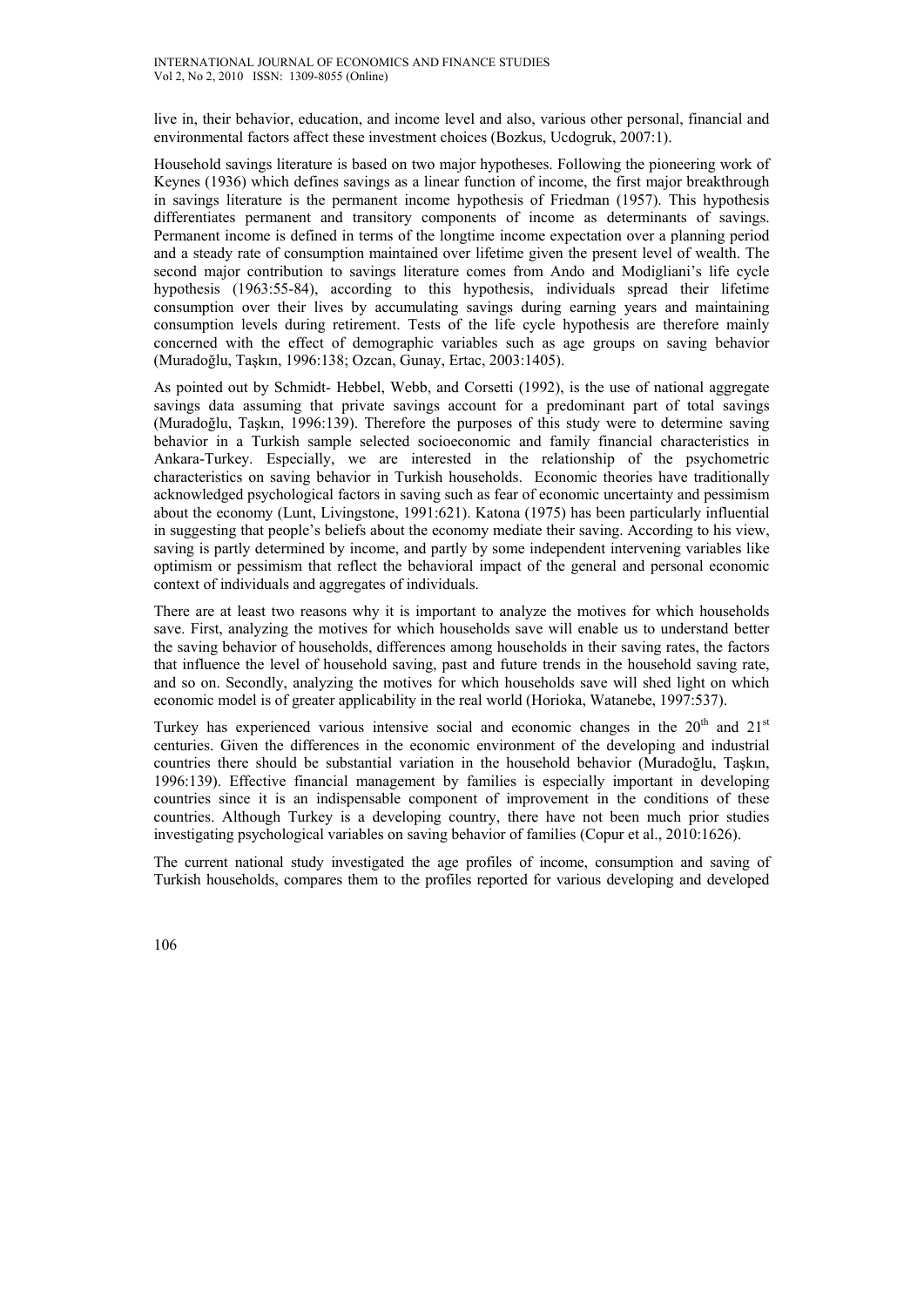countries, and evaluates the results within a life-cycle theory framework by using 2002-2006 Household Budget Survey published by Turkstat (Cilasun, Kirdar, 2009:9). The studies show that Turkey's private saving rate is low compared to other emerging market countries, but this is a recent phenomenon (other than in comparison with Asia) that reflects recent declines in the Turkish savings rate (Celasun, 1998:7, Rijckeghem, Uçer, 2009:13).

Earlier studies found that income level has a positive impact on private saving rate, and growth rate of income is not statistically significant. From a policy point of view, financial depth and development measures in Turkey suggest that countries with deeper financial systems tend to have higher private saving rates (Ozcan, Gunay, Ertac, 2003:1405). Muradoğlu and Taskın (1996:147) indicated that in industrial countries, as permanent income increases, households increase their savings rates while in developing countries, as permanent income increases, households tend to change their spending patterns in favor of consumption.

#### **2. METHODOLOGY 2.1. Data and Sample**

 The present research is designed in order to explore saving behavior of Turkish family in Ankara, Turkey. The research is composed of 600 people living in the neighborhood of Dr. Halil Ulgen Health Center (Mamak-Ankara-Turkey). Participants were selected via systematic sampling method by utilizing health center household evaluation form.

The vast majority (95.7%) of the sample was married-widowed-separated, 75.0% were female. The ages of the participants ranged from 18-84 with a 47.8% 35-54 years old. About two-thirds were not working (65.3%). Incomes varied between less than750-1501 or more Turkish lira (TL) per month with a 46.8% 751-1500 TL/month (1 U.S. dollar is equivalent to about 1.50 TL).

## **2.2. Procedure**

Participants were contacted in person and surveys were given individually. Upon arrival at their living sites, and following the researcher's self-introduction, the purpose of the study was explained. Participants were also informed that participation in the study was voluntary. After obtaining their consent, the survey packets, which subjects read and completed on their own, were distributed, and then researchers collected all surveys once they were completed. None of the contacted individuals refused to participate. Data were collected between the dates of 8th of June-8th of July 2009.

#### **2.3. Measurement of Variables**

#### *Independent Variables*

This study used a trans-created adaptation of the NCC 1172 The Complex Nature of Saving: Psychological and Economic Factors to establish a better understanding of savings behavior in Turkey.

*Socio-economic Variables:* The study involved participants' demographic variables of gender, age, education, work, marital status, and income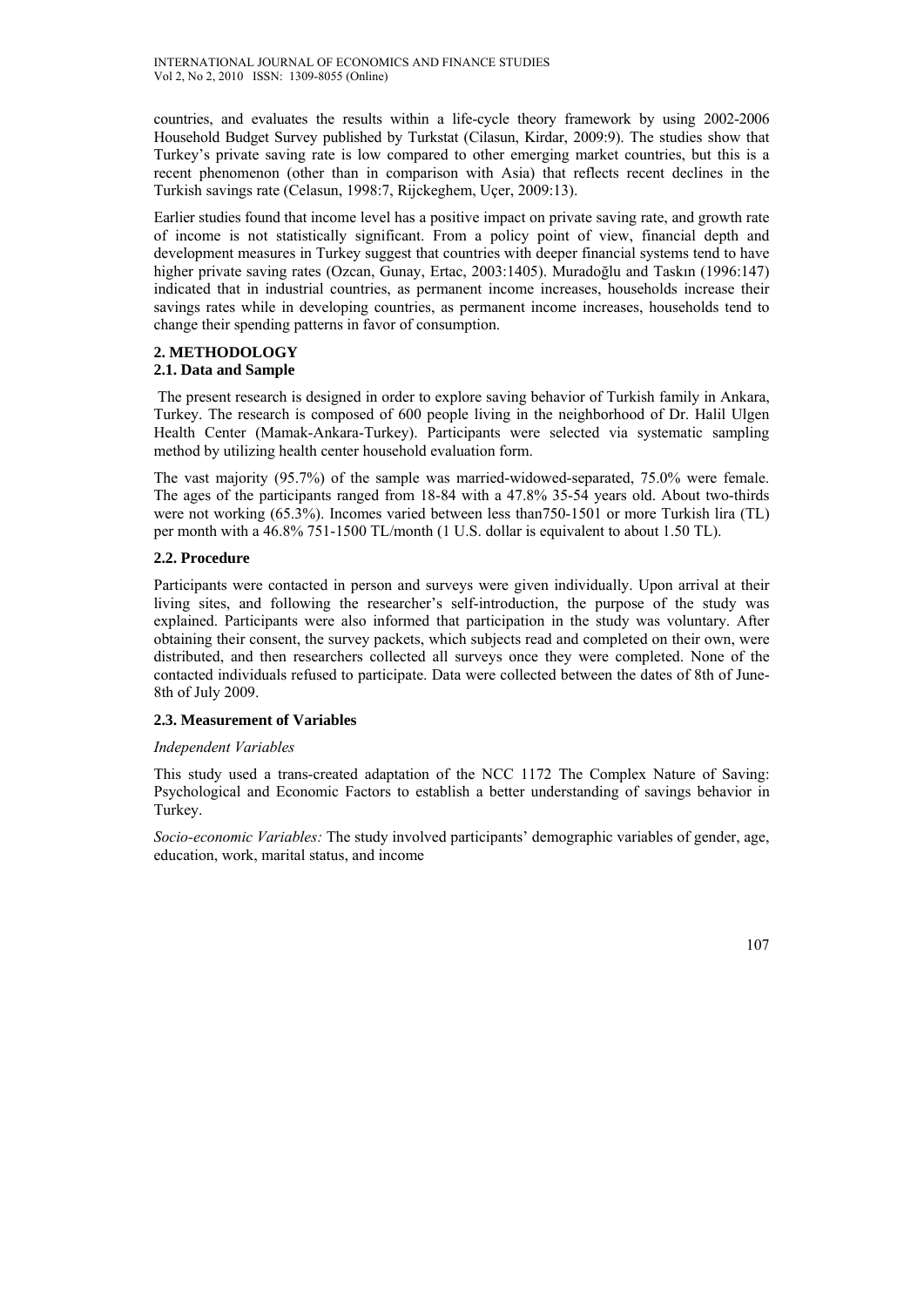*Willingness to Take Financial Risks:* Willingness to take risks was measured with the question, "Which of the statements on this page come closest to the amount of financial risk that you are willing to take when you save or make investments?" Responses included: "Take substantial financial risks expecting to earn substantial returns," "Take above average financial risks expecting to earn above average returns," "Take average financial risks expecting to earn average returns," and "Not willing to take any financial risks." For the analyses, the "Take substantial financial risks" and "Take above average financial risks" categories were combined as "Take above average financial risks."

*Financial Socialization: F*inancial socialization was measured with the question, "When growing up in your parents' or guardians' home, did your parents or guardians include you in discussions or speak with you about any of the items below?" Responses included: "The importance of saving," "The family spending plan," "Your own spending," "Using credit," and "Did not include me in discussions." Also for the purpose of the study we asked participants' parents were savers or not with the question, "Would you categorize either of your parents or guardians as savers while you were growing up?" Responses included: "Yes, both were savers," "Yes, only one was savers," and "No, neither were savers."

*Negative Financial Events:* Negative financial events were measured with three questions. Reported frequency of the occurrence of eight specific negative financial events in the last two years, such as "needed emergency repairs (for car, home etc.)" and "been late on bills and/or credit card payments," measured this variable. Respondents were instructed to indicate the occurrence for each event as "yes" (coded as 1), "no" (coded as 0). The frequency of occurrence of such events, then, provided an indication of a respondent's financial condition. Participants were asked how was the current economic situation impacted their saving behaviors and attitudes. Responses included: "No impact at all," "Some impact," and "Significant impact." Participants were also asked over the past year, their family's spending exceed, about the same as or less than their income.

#### *Dependent Variable*

*Saving Behavior:* For the purpose of this study, saving was considered as a dependent variable. Saving was measured with the question, "Are you currently depositing/investing money on a regular basis into some sort of account (includes employer plans, individual retirement account (IRA), savings)?" Responses included "yes" (coded as 1) or "no" (coded as 0).

# **2.4. Analyses**

Preliminary analysis includes calculating frequencies of the sample on all independent variables. This is followed by binary logistic regression. The dependent variables include families saving behavior.

# **3. RESULTS**

#### **3.1. Univariate Analysis**

Most (60.3%) of the families indicated that their parents were savers while they were growing up however, 63.3 % of the families do not save. More than half of the participants (53.2%) did not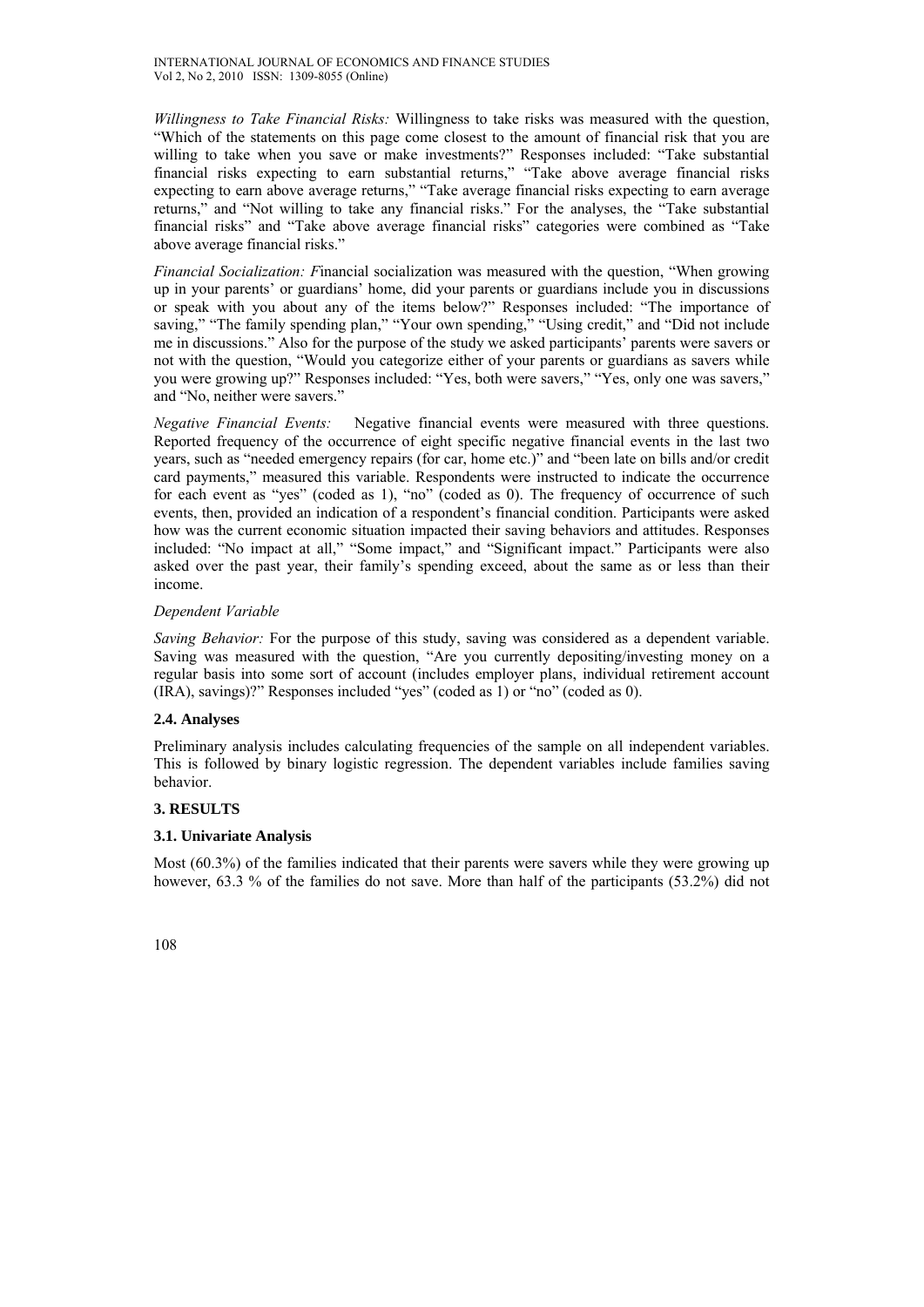discuss finance with their parents when they were growing up. Nearly two-thirds (61.5%) of the families have experienced increase in the cost of housing and about half of the families (46.5%) have experienced been late on bills and/or credit card payments in the last two years that affected their ability to save or invest. Majority (60.2 %) of the families reported that over the past year their family's spending exceeded their income and the current economic situation significantly impacted more than half (58.0%) of the families' saving behavior and attitudes. The vast majority of Turkish families (64.8%) were not willing to take any financial risk.

## **3.2. Multivariate Analysis**

Logistic regression analysis was used to examine contributions of families' characteristics variables to the variance in the saving behavior. Interestingly, families who reported both parents were savers while they were growing up were less likely to be saving than those who reported neither were savers. The odds of saving were 69% lower for families whose parents were savers. As expected, having experience of negative financial events to save or invest in the last two years was significantly related to the likelihood of saving. Families who had experienced needed emergency repairs (for car, home etc.), costly out-of-pocket medical expenses, affected by natural disaster and vandalism or terrorism were less likely to be saving than those families who had not experience such disaster. Compared to those who had not experienced negative financial effects, families who needed emergency repairs 43%, had costly out-of-pocket medical expenses 39%, had natural disaster 72%, and had vandalism or terrorism 51% decrease in the odds of saving. However, families who had been late on bills and/or credit card payments and unemployment were more likely to be saving than those families who had not experience such disaster. Families who had been late on bills and/or credit card payments 55% and had unemployment 74% increase in the odds of saving. Interestingly, families who had indicated that over the past year their spending exceeded their income were more likely to be saving than those families who had indicated their spending equaled their income. The odds of saving were 163% higher for families who spent more than their income over the past year compared to families who spent equally with their income.

|                                | Saving            |            |  |  |
|--------------------------------|-------------------|------------|--|--|
| <b>Independent variables</b>   | B(SE)             | Odds ratio |  |  |
| Socio-economic Variables       |                   |            |  |  |
| Female                         | .107(.312)        | 1.113      |  |  |
| "35-54" age                    | $-131(.290)$      | .878       |  |  |
| " $55+$ " age                  | $-149(.353)$      | .862       |  |  |
| High school or less            | .280(378)         | 1.323      |  |  |
| Working-retired                | .429(.312)        | 1.535      |  |  |
| Married-Widowed-Separated      | $-.075(.525)$     | .928       |  |  |
| 751-1500 TL income             | $-.150(.233)$     | .861       |  |  |
| 1501 or more income            | $-.242(.356)$     | .785       |  |  |
| <b>Financial Socialization</b> |                   |            |  |  |
| Both parents were savers       | $-1.167(.330)$ ** | .311       |  |  |
| Only one parent was saver      | $-.161(.374)$     | .851       |  |  |
| Discussed importance of saving | $-.218(.250)$     | .804       |  |  |
| Discussed family spending plan | $-.220(.266)$     | .803       |  |  |
| Discussed their own spending   | $-.445(.258)$     | .641       |  |  |

| Table 2. Logistic Regression of Saving Behavior $(N=600)$ |
|-----------------------------------------------------------|
|-----------------------------------------------------------|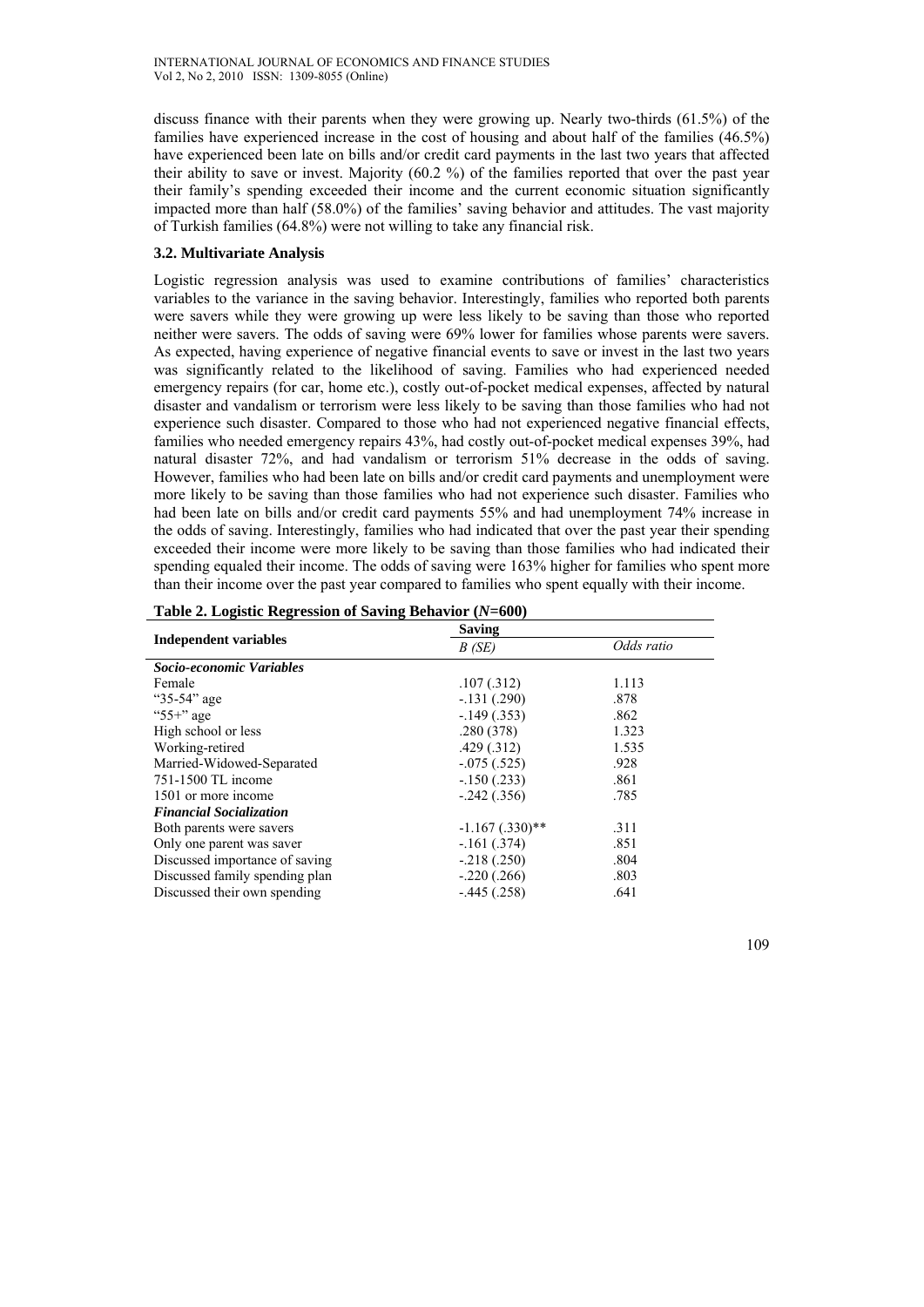| INTERNATIONAL JOURNAL OF ECONOMICS AND FINANCE STUDIES |  |  |  |
|--------------------------------------------------------|--|--|--|
| Vol 2, No 2, 2010 ISSN: 1309-8055 (Online)             |  |  |  |

| Discussed using credit                              | .011(.767)         | 1.011    |
|-----------------------------------------------------|--------------------|----------|
| <b>Negative Financial Events</b>                    |                    |          |
| Needed emergency repairs                            | $-.565(.213)$ **   | .568     |
| Been late on bills and/or credit card payments      | $.440(.206)*$      | 1.553    |
| Had costly out-of-pocket medical expenses           | $-.487(.244)*$     | .614     |
| Unemployment                                        | $.552(.268)*$      | 1.736    |
| Natural disaster                                    | $-1.263$ $(.540)*$ | .283     |
| Vandalism or terrorism                              | $-.713(.299)*$     | .490     |
| Major life changes                                  | $-0.369(0.210)$    | .692     |
| Increase in cost of housing                         | .183(.241)         | 1.201    |
| Impact of economic situation                        |                    |          |
| No impact at all                                    | $-193(0.422)$      | .825     |
| Significant impact                                  | $-409(0.271)$      | .665     |
| Spending-Income balance                             |                    |          |
| Spending exceeded income                            | .965 (.242)***     | 2.625    |
| Spending was less than income                       | $-.652(.458)$      | .521     |
| <b>Willingness to Take Financial Risks</b>          |                    |          |
| Above average risks                                 | .247(.326)         | 1.280    |
| No financial risks                                  | .477(.281)         | 1.611    |
| Constant                                            | .991(.835)         | 2.695    |
| <sup>2</sup> goodness-of-fit test                   | 133.09***          | df<br>28 |
| Cox & Snell $R^2$                                   | .199               |          |
| Nagelkerke $R^2$                                    | .272               |          |
| H-L goodness-of-fit test<br>$\overline{\mathbf{z}}$ | 2.743 > 0.05       | 8<br>df  |

Odds ratio and unstandardized coefficients are reported, with standard errors in parentheses. NOTE: \**p* < .05, \*\**p*<.01, \*\*\**p* < .001

#### **4. CONCLUSION**

Overall this study shows that selected Turkish families' saving behavior rate is lower and experience of some negative financial events significantly determinates Turkish families' saving behavior. We found that negative relationship between needed emergency repairs, costly out-ofpocket medical expenses, affected by natural disaster and vandalism or terrorism and saving behavior however, those who save, been late on bills and/or credit card payments and unemployment are not seen to be the problem.

Majority of the families reported that over the past year their family's spending exceeded their income and the current economic situation significantly impacted more than half of the families' saving behavior and attitudes. The vast majority of the Turkish families were not willing to take any financial risk. In contrast with earlier studies we found that socioeconomic variables did not predicted of saving behavior (Copur, Terzioglu, 2000; Copur, Safak, 2004; Lunt, Livingstone, 1991; Ozcan, Gunay, Ertac, 2003; Schmidt-Hebbel, Webb, and Corsetti, 1992). The negative relationships between when both parents were savers and saving rates of participants should not suggest that higher savings rates result from neither parents were savers.

Lower saving behavior rate may be derived from maximizing utility not only under a lifetime budget constraint but also under the limitations imposed by low financial literacy, lack of information, and crude sources of financial advice. Thus, policies that aim to stimulate saving and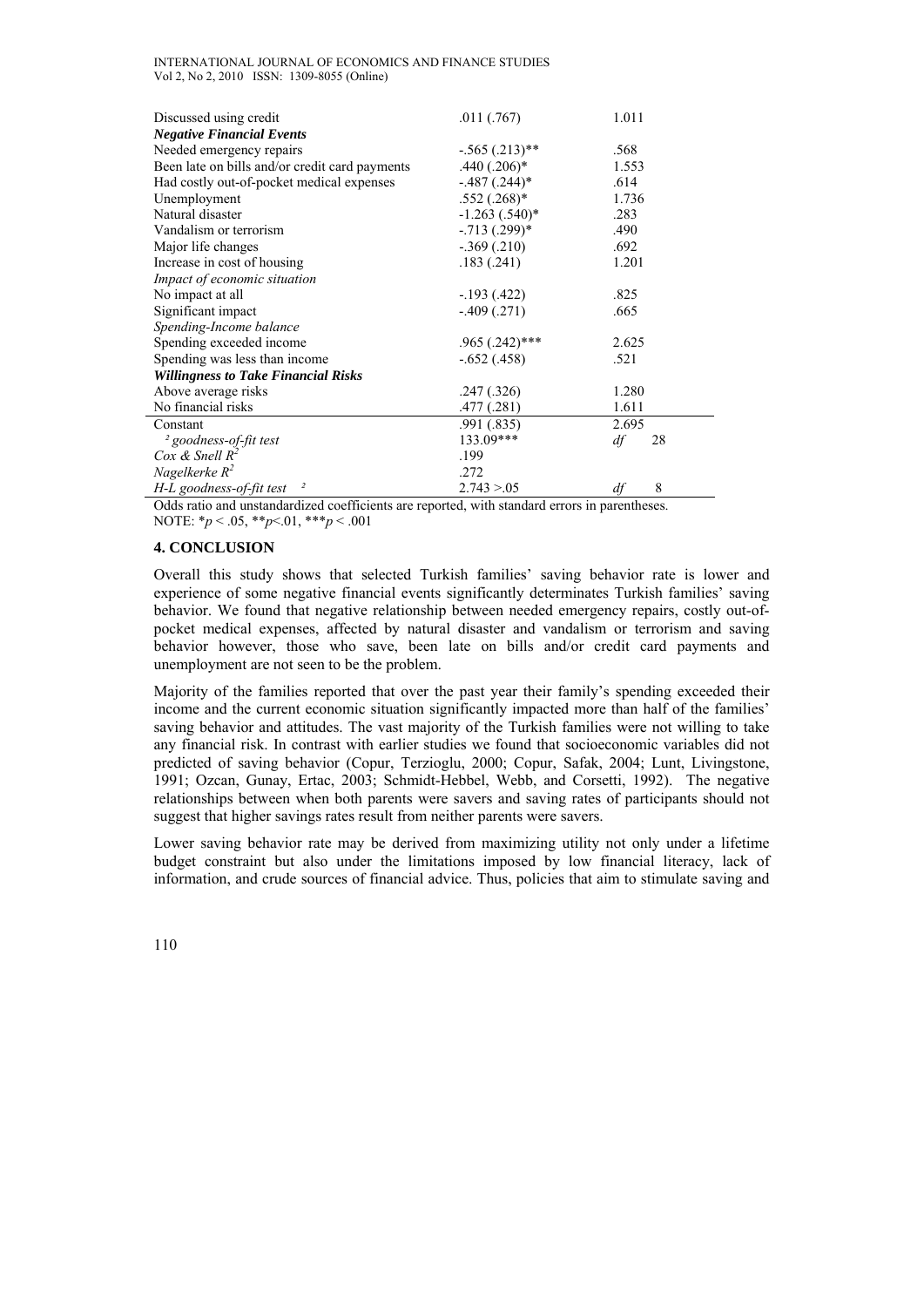financial security after retirement should consider a variety of incentives, including how to decrease informational barriers and simplify decision-making.

We note several caveats that should be kept in mind in interpreting this research. First, limitation of the present study is the sample structure. Our sample included only middle or lower socioeconomic families in Ankara, which limits the generalizability of the results. The findings are likely to have differed if the study had included families from different cities, various socioeconomic and urban or rural profiles, or from different areas in Turkey. In the future, more research and different samples will be needed regarding saving behavior of families to better understand other segments within the Turkish population. Second, this study did not include financial education and financial knowledge variables. It could have seen effect of financial education and knowledge on saving behavior if the study had included financial education and knowledge variables. Further research should examine financial education and knowledge indicators to understand the relationships between saving behavior and financial education and knowledge of families.

#### **BIBLIOGRAPHY**

Ando, Albert and Franco Modigliani (1963, March), "The Life-Cycle Hypothesis of Saving: Aggregate Implications and Tests", *American Economic Review*, Vol.53, No.1, pp. 55-84.

Bozkus, Sezer and Senay Ucdogruk (2007), "Saving decision of households: The Turkish case", *8. Türkiye Ekonometri ve İstatistik Kongresi,* 24-25 Mayıs, Malatya.

Celasun, Oya (1998), "The 1994 currency crisis in Turkey", *Networks Financial Institute Working Paper.* Available at SSRN: http://papers.ssrn.com/sol3/papers.cfm?abstract\_id=615008 [Accessed] 21. 4. 2010]

Cilasun, Seyit Mumin and Murat Gunay Kırdar (2009), "Türkiye'de hanehalklarının gelir, tüketim ve tasarruf davranışlarının yatay kesitlerle bir analizi", *Iktisat, Işletme ve Finans Dergisi.* Vol. 24, No.280, pp. 9-46.

Copur, Zeynep, and Gunsel R. Terzioglu (2000), "Ailelerin tasarruf ve yatırım egilimlerinin incelenmesi (Study of the saving and investment tendencies of the families)", *Ev Ekonomisi Dergisi (Home Economics Journal),* Vol. 6, No.6, pp. 40-48.

Copur, Zeynep, and Sukran Safak (2004), Ailelerin tasarruf egilimlerinin incelenmesi (Study of the saving tendencies of the families). *Ekonomik ve Teknik Dergi Standard (Turkish* Standards *Institute Journal)*, Vol. 43, No.508, pp. 68-72.

Copur Zeynep, Sukran Safak, Gunsel R. Terzioğlu and Richard Dodder (2010), "Perception of adequacy of resources with a Turkish sample", *Journal of Family Issues,* Vol. 30, No.12, pp.1624- 1650.

Friedman, Milton (1957), A Theory of the Consumption Function. Princeton, N. J.: Princeton University Press for the National Bureau of the Economic Research.

Horioka, Charles Yuji and Wako Watanabe (1997), "Why do people save? A micro-analysis of motives for household saving in Japan", *The Economic Journal,* Vol. 107, No.442, pp. 537-552.